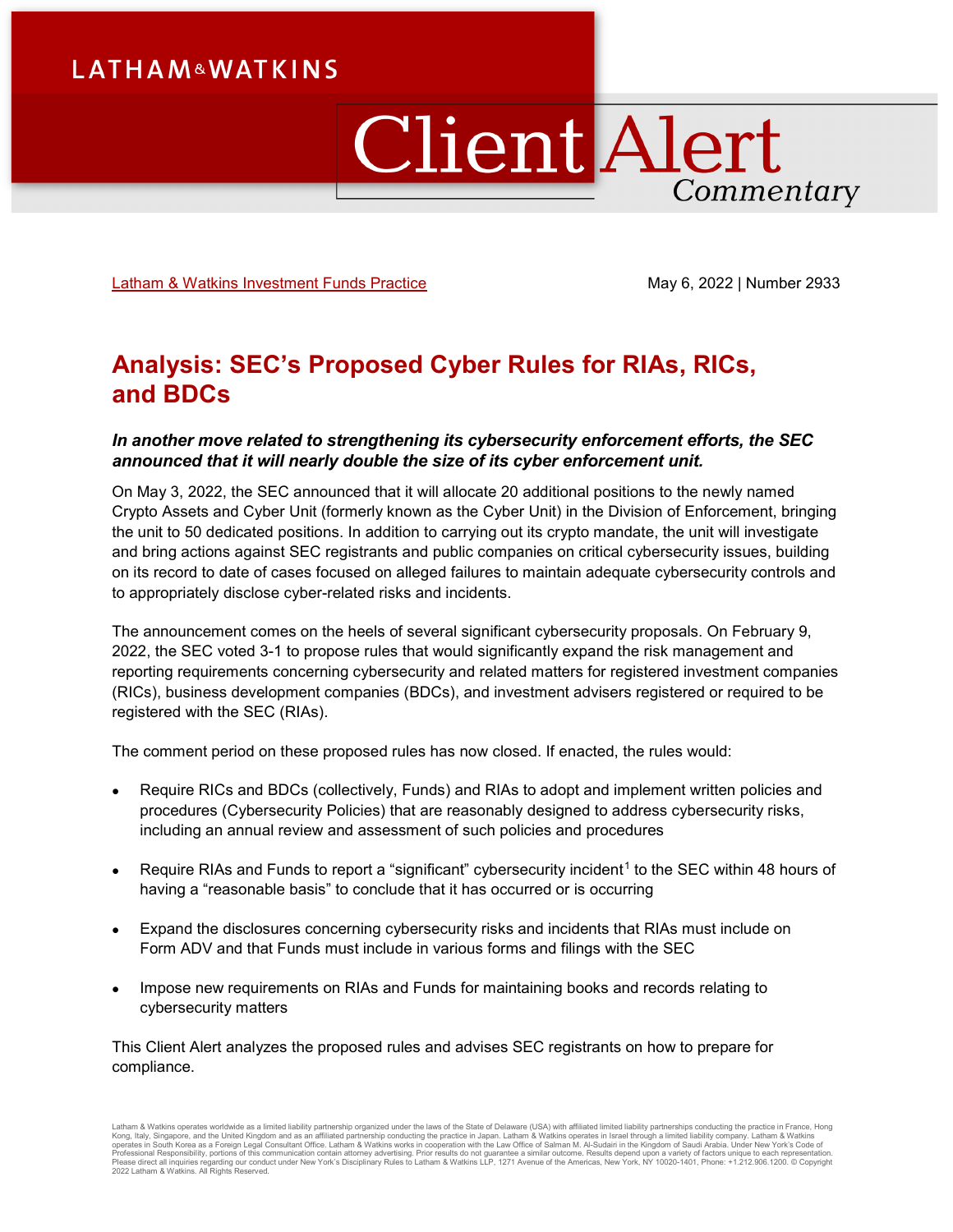### **Cybersecurity Risk Management**

#### **Elements of Cybersecurity Policies**

The proposed rules would amend both the Investment Advisers Act of 1940 (Advisers Act) and the Investment Company Act of 1940 (Investment Company Act), by requiring RIAs and Funds to implement Cybersecurity Policies. Under the proposed rules, the Cybersecurity Policies would need to address operational and other risks that could cause financial, operational, legal, or reputational harm to an RIA's clients, investors in an RIA's private fund clients, or Fund investors, or which could result in the unauthorized access of information relating to the RIA or Fund, including with respect to the personal information of its respective clients or investors. The Cybersecurity Policies would need to be reasonably designed to ensure that the RIA or Fund's operations were able to continue following a cybersecurity incident, including with respect to the resiliency and capacity of information systems, regardless of whether such information systems were housed at a service provider or with the RIA or Fund.

In addition, the SEC has set out general elements to be incorporated in the Cybersecurity Policies, which the RIA or Fund would tailor to its particular operations, including:

- Periodic assessment of cybersecurity risks associated with the information systems of the RIA or Fund and the information contained therein (collectively, systems and information), including with respect to the categorization, prioritization, and documentation of such risks and the potential effect of a cybersecurity incident on the RIA or Fund
- Implementation of controls designed to minimize user-related risks and prevent unauthorized access to the RIA or Fund's systems and information, including:
	- Outlining standards of behavior for individuals authorized to access RIA or Fund information systems, such as an acceptable use policy
	- Identifying and authenticating individual users, including authentication measures that require two or more credentials for access verification
	- Implementing procedures for timely distribution, replacement, and revocation of passwords or authentication methods
	- Restricting access for specific RIA or Fund systems or information or components thereof solely to individuals on a need-to-know basis for the purpose of performing her or his responsibilities and functions on behalf of the RIA or Fund
	- Securing remote access technologies used to interface with RIA or Fund information systems
- Monitor information systems and protection of information from unauthorized access or use, based on periodic assessment of the RIA or Fund's systems and information, taking into account:
	- Level of sensitivity and importance of the information to business operations
	- Whether any such information is personal information
	- Where and how such information is accessed, stored, and transmitted, including monitoring information in transmission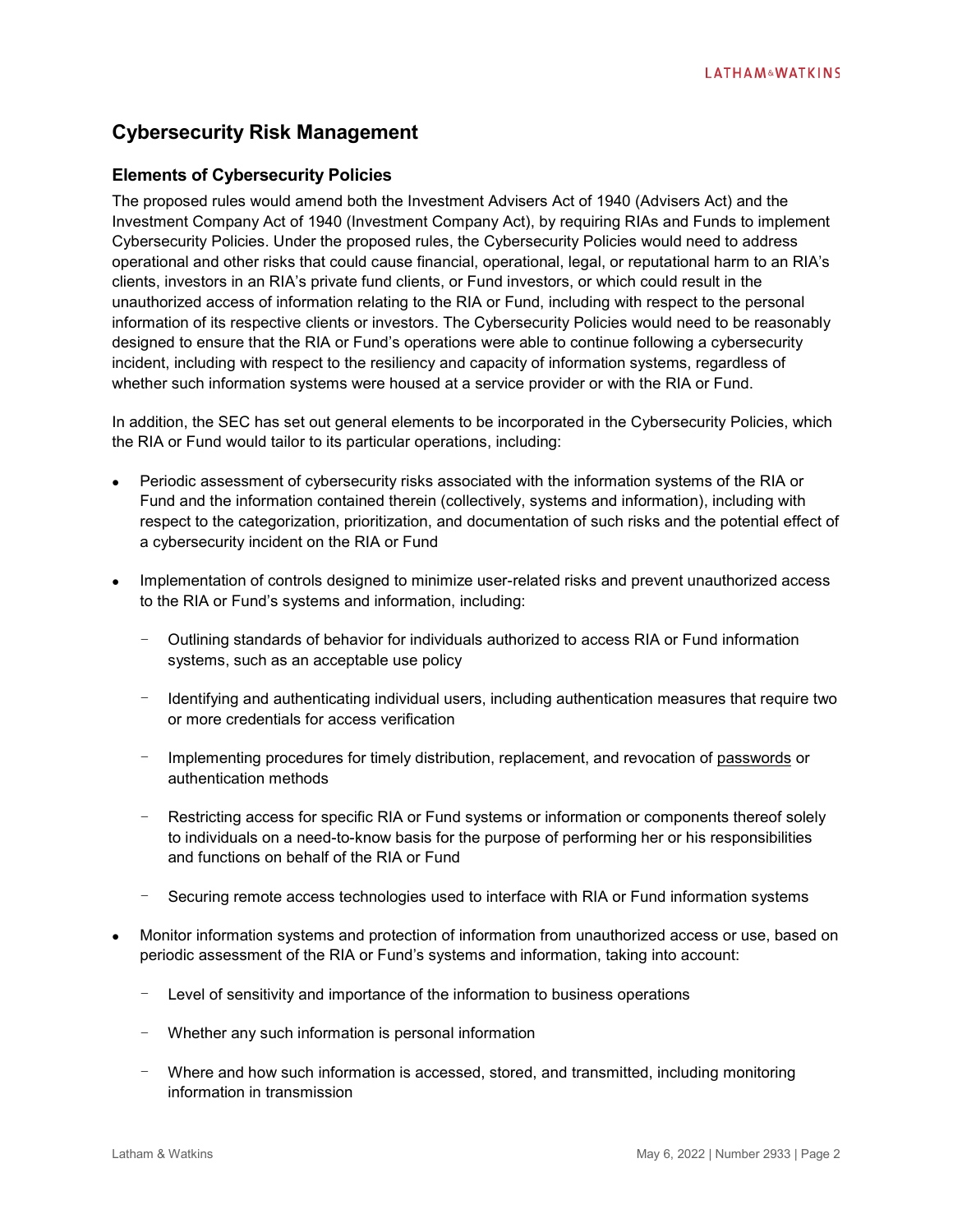- Information systems access controls and malware protection
- Potential effect of a cybersecurity incident involving such information on the RIA or Fund and its clients or shareholders, including the RIA's ability to continue to provide investment advice or the Fund's to continue to provide services
- Identification and oversight of the service providers that receive, maintain, process, or access RIA or Fund systems and information and the cybersecurity risks presented by such service providers, which may include identifying alternative processes or vendors for certain services
- Documenting in a written agreement that service providers are required to implement and maintain appropriate measures designed to protect the RIA or Fund's information systems
- Detection, mitigation, and remediation of cybersecurity threats and vulnerabilities with respect to the RIA or the Fund's systems and information, which may include:
	- Undertaking assessments of network, system, and application vulnerability of the RIA, the Fund, and/or service providers
	- Surveying industry and government sources for information on new threats and vulnerabilities
	- Implementing patch management programs for hardware and software in connection with mitigation measures
	- Establishing a process for tracking and handling reports of vulnerabilities
	- Requiring cybersecurity threat, vulnerability, and response training specific to particular roles
- Implementation of measures to detect, respond to, recover from, and document a cybersecurity incident, including establishing an incident response plan, addressing:
	- How to continue operations
	- Protection of information systems and the information contained therein
	- External and internal cybersecurity incident information sharing and communications
	- Reporting of significant cybersecurity incidents to the SEC
	- The written documentation required for a cybersecurity incident, which would cover the response to and recovery from such incident
- Preparation of written documentation of the occurrence of, response to, and recovery from cybersecurity incidents

In addition, the SEC suggests that RIAs or Funds should:

- Reassess and revise their Cybersecurity Policies as cybersecurity risks arise
- Implement certain safeguards such as data backups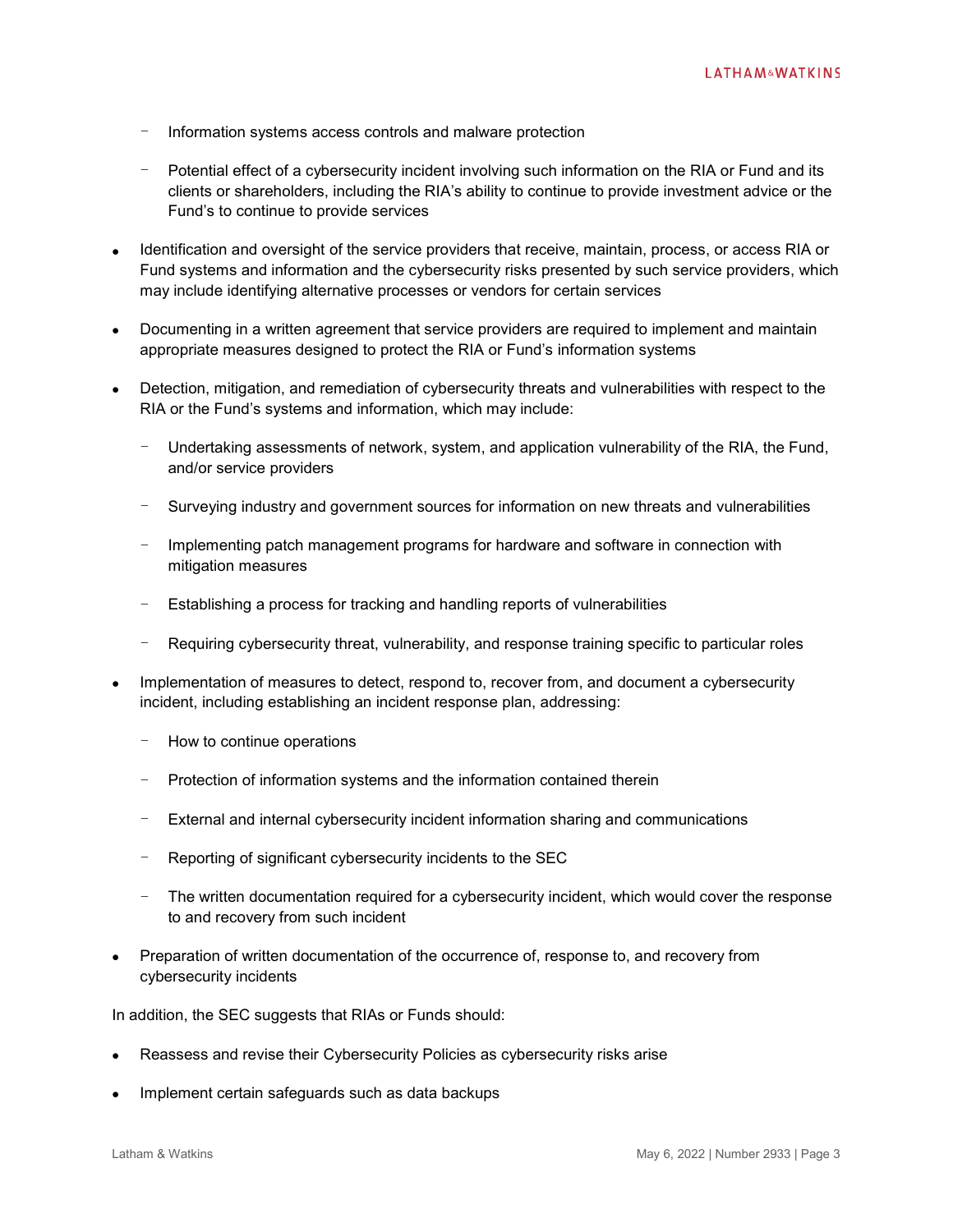- With respect to incident response plans, ensure such plans:
	- Identify particular personnel to perform specific roles during a cybersecurity incident
	- Set out a clear escalation protocol to ensure that an adviser's and fund's senior officers, legal and compliance personnel, and board (as applicable) receive necessary information concerning cybersecurity incidents on a timely basis
- With respect to the risk assessment of a service provider, consider policies or procedures to assess the service provider's practices, the resiliency and capacity of its systems, its ability to protect information and systems, its response and recovery procedures and escalation protocols with respect to cybersecurity incidents, how the service provider will secure and maintain data, and/or the service provider's business continuity and disaster recovery protocols
- Hire personnel or third parties with cybersecurity and recovery experience
- Maintain physical copies of their Cybersecurity Policies and incident response plans to ensure such materials can be accessed during a cybersecurity or other incident
- Test incident response plans in order to evaluate their efficacy and determine what modifications, if any, are needed (for example, through tabletop or full-scale exercises)
- In connection with the annual review and assessment of the effectiveness of their policies and procedures, consider updates to the compliance program in order to correct any identified weaknesses in the design or effectiveness of their Cybersecurity Policies

#### **Annual Review**

Under the proposed rules, RIAs and Funds would be required to review and assess their Cybersecurity Policies at least annually. As part of an annual review, RIAs and Funds would need to review and assess the design and effectiveness of their Cybersecurity Policies and whether such policies and procedures reflect changes in cybersecurity risk over the time period covered by the review. In addition, the findings of the review would need to be captured in a written report (Annual Cyber Report) that:

- Describes the annual review, assessment, and control tests performed and explains the results of the review
- Documents each cybersecurity incident that occurred since the date of the previous report
- Discusses the material changes to the Cybersecurity Policies since the date of the previous report

The SEC suggests that the Annual Cyber Report should be prepared by the personnel that administer the Cybersecurity Policies and should address the risk assessments performed by the RIA or Fund.

#### **Board Oversight for Funds**

Under proposed Rule 38a-2 of the Investment Company Act, a Fund's board of directors (Board), including a majority of its independent directors, would initially approve the Fund's Cybersecurity Policies and would be required to review the Annual Cyber Report. According to the SEC, the Board is not intended to play a passive role in overseeing the Fund's cybersecurity program. Rather, in connection with its review of the Fund's Cybersecurity Policies and Annual Cyber Report, the Board should actively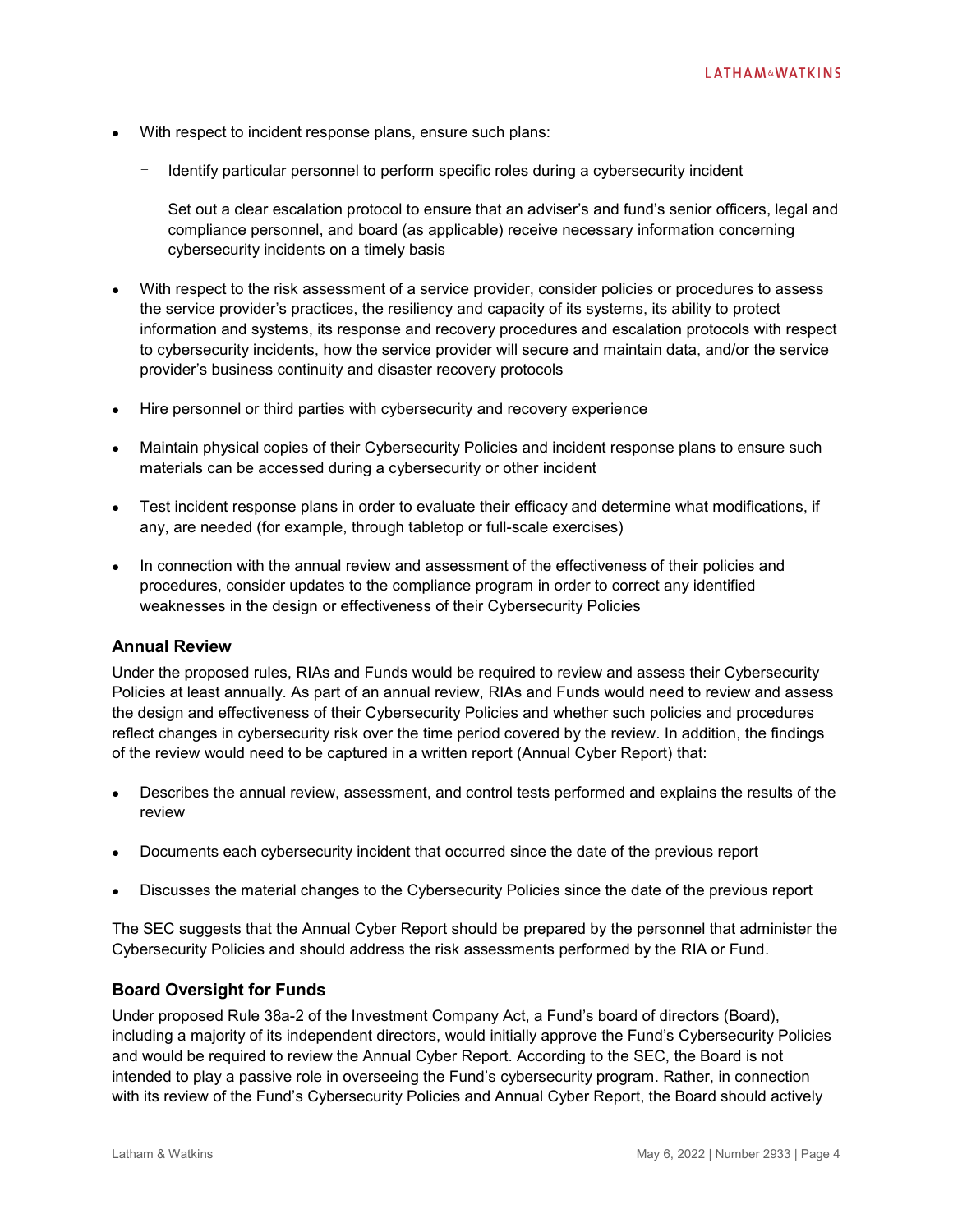follow up on weaknesses discovered in risk assessments, questions concerning service provider contracts, and the steps the Fund has taken to address overall cybersecurity risks.

#### **Reporting "Significant" Cybersecurity Incidents: New Form ADV-C**

In perhaps the most significant update, under the proposed rules, RIAs would be required to report to the SEC within 48 hours of the RIA having a "reasonable basis" to conclude that a "significant" cybersecurity  $incident<sup>2</sup>$  $incident<sup>2</sup>$  $incident<sup>2</sup>$  (concerning the RIA, a private fund client, or a Fund) is continuing or had occurred.

The proposed Form ADV-C contains a number of check-the-box and fill-in-the-blank questions, which capture information relating to the nature and scope of the significant cybersecurity incident and related disclosures made to clients and investors. Form ADV-C would be submitted to the SEC through the Investment Adviser Registration Depository platform, and the SEC's preliminary view is that Form ADV-C would be treated as a confidential filing. In addition to basic information regarding the RIA and the significant cybersecurity incident (e.g., name, address, and file number of the RIA; approximate date the incident occurred; approximate date the incident was discovered, whether the incident is related to the RIA, a Fund, or both; etc.), Form ADV-C would prompt the RIA to provide certain substantive and related information concerning the incident, including:

- Contact information for an individual with respect to the incident
- Whether law enforcement or a government agency has been notified of the incident
- Whether actions have been taken or planned for recovery from the incident
- Whether data was stolen, altered, accessed, or used for any unauthorized purpose
- Whether the incident has been disclosed to the RIA's clients, investors in private fund clients, or Fund investors
- Whether and how the incident has affected the RIA or Fund's critical operations, and which systems or services have been affected
- If the incident occurred at or resulted from a cybersecurity incident at a service provider, a description of the services provided by the service provider to the RIA or Fund, and how any degradation in those services have affected the RIA or Fund's operations or the operations of the RIA's private fund clients
- Whether the incident is covered under a cybersecurity insurance policy

In addition, RIAs would be required to amend previously filed Form ADV-Cs within 48 hours of certain events, including one or more of the following:

- Information contained in a previously-filed Form ADV-C becomes materially inaccurate
- New material information is discovered relating to a significant cybersecurity incident that was reported to the SEC
- Resolution of a previously reported significant cybersecurity incident or the internal investigation into a previously reported significant cybersecurity incident has been closed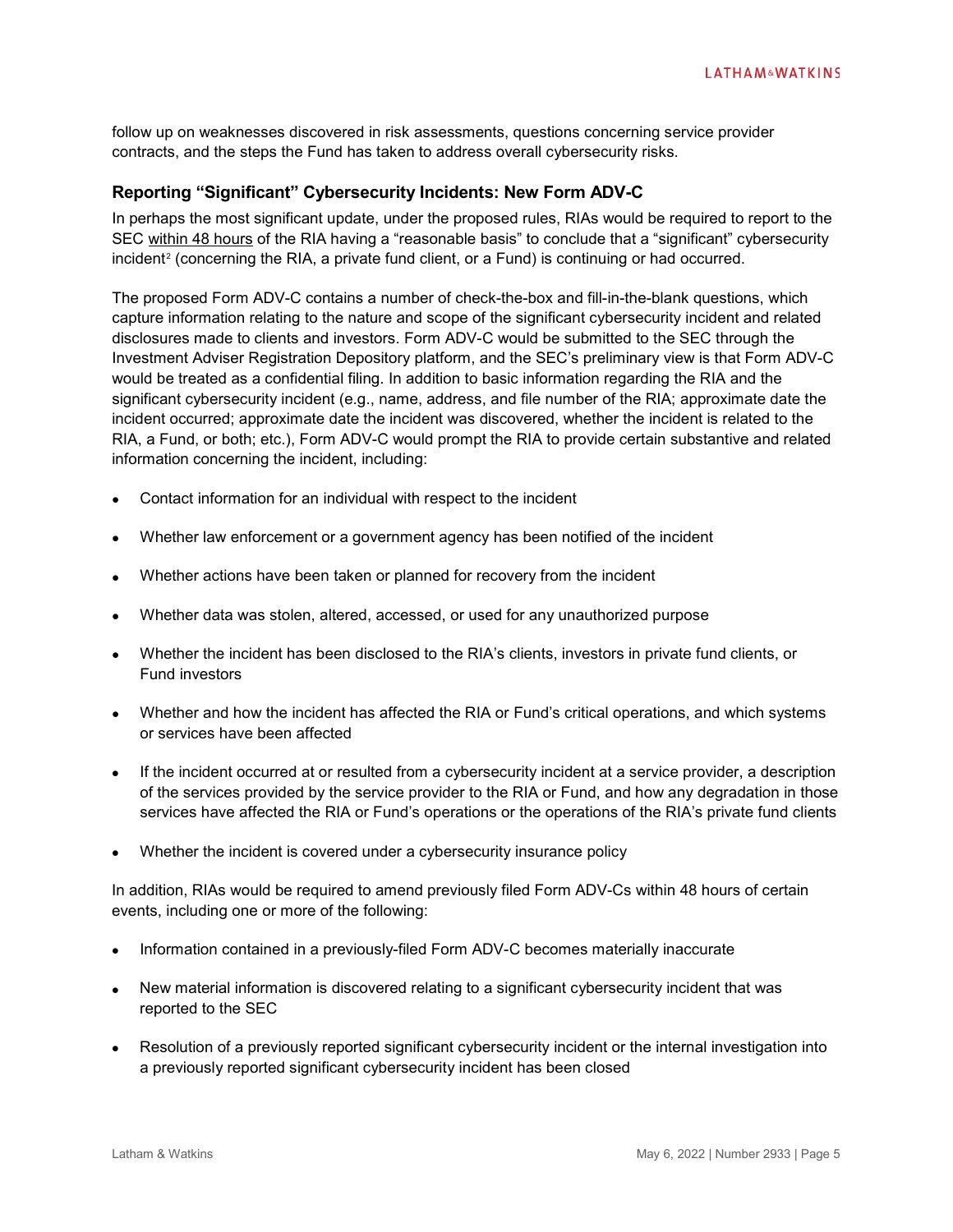Under the proposed rules, the Cybersecurity Policies would be required to address the above reporting requirement, and in particular, the communications among the person(s) who administer the Cybersecurity Policies and the RIA regarding cybersecurity incidents affecting the RIA, the Fund, and/or their service providers.

#### **Which Incidents Are "Significant"?**

The proposed rules define a "significant" cybersecurity incident as "a cybersecurity incident, or a group of related cybersecurity incidents, that (a) significantly disrupts or degrades the fund's ability to maintain critical operations, or (b) leads to the unauthorized access or use of fund information, where the unauthorized access or use of such information results in substantial harm to the fund or to an investor whose information was accessed."

As further context for the foregoing definition, in Federal Register commentary, the SEC discusses the following guideposts and examples:

• With respect to significant disruption that could trigger the reporting rule:

*If an adviser were unable to maintain critical operations, such as the ability to implement its investment strategy, process or record transactions, or communicate with clients, there is potential for substantial loss to both the adviser and its clients. For example, if an adviser's internal computer systems, including its websites or email function, are shut down due to malware, it could have a significant effect on the ability for the adviser to continue to provide advisory services and for the adviser's clients to access their investments or communication with the adviser. In such a situation, it is possible that the adviser's employees would not be able to access the computer systems they need to make trades or manage a client's portfolio, and advisory clients may not be able to access their accounts through the adviser's webpage or other channels that were affected by the malware. Depending on the type of malware, this could lock up advisory client records, among other things, and affect an adviser's decision-making and investments for days, or even weeks. This in turn could potentially affect the market, particularly if other advisers are similarly targeted with the same malware.*

• With respect to unauthorized access to Fund information that might result in substantial harm to the fund or to an investor whose information was accessed:

*Substantial harm to an adviser as the result of a cybersecurity incident in which adviser information is compromised could include, among other things, significant monetary loss or theft of intellectual property. Substantial harm to a client or an investor in a private fund as the result of a cybersecurity incident in which adviser information is compromised could include, among other things, significant monetary loss or the theft of personally identifiable or proprietary information. After gaining access to an adviser's or a fund's systems, an attacker could use this access to disclose, modify, delete or destroy adviser, fund, or client data, as well as steal intellectual property and client assets. Any of these actions could result in substantial harm to the adviser and/or to the client.*

The proposed rules similarly define "significant adviser cybersecurity incidents" that would apply to an RIA, except that the definition also covers the ability of a private fund client to maintain critical operations and the harm to an investor in a private fund client as a result of the incident.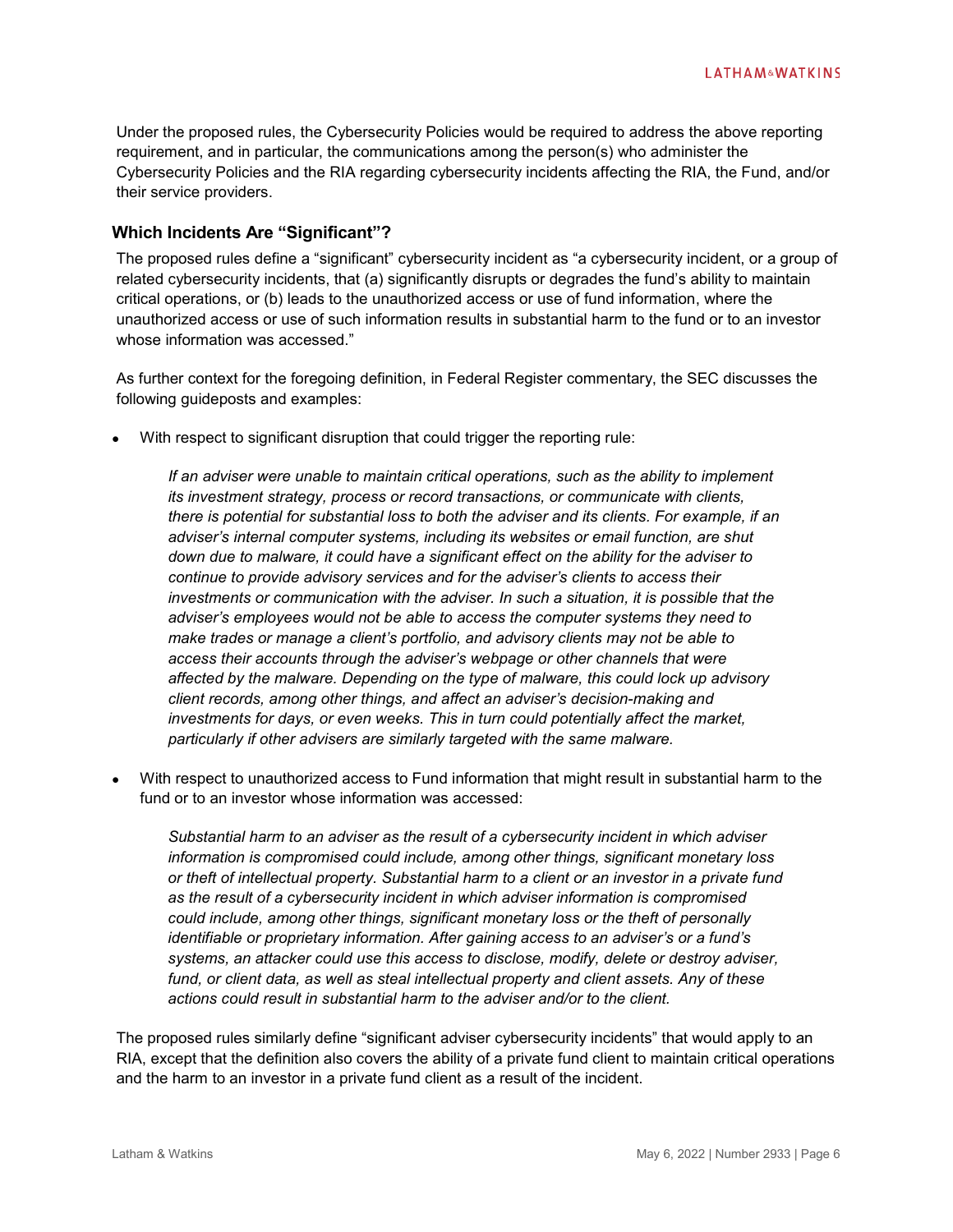In this regard, the SEC provides the following example:

*Significant fund cybersecurity incidents may include cyber intruders interfering with a fund's ability to redeem investors, calculate NAV or otherwise conduct its business. Other significant fund cybersecurity incidents may involve the theft of fund information, such as non-public portfolio holdings, or personally identifiable information of the fund's employees, directors or shareholders.*

#### **Disclosure of Cybersecurity Risks and Incidents**

The proposed rules would require RIAs to make additional cybersecurity-related disclosures in Form ADV Part 2A. In particular, the amended Form ADV would require each RIA to describe in narrative format:

- The cybersecurity risks that could materially affect the RIA's advisory services
- How the RIA assesses, prioritizes, and addresses cybersecurity risks in light of the nature and scope of its business
- Any cybersecurity incident in the last two fiscal years that significantly disrupted or degraded the RIA's ability to maintain critical operations or led to unauthorized access or use of certain information related to the RIA's business (including personal information received, maintained, created, or processed by the RIA)

Under the proposed rules, a cybersecurity risk (whether significant or not) would be "material" to an RIA's business if there is a "substantial likelihood that a reasonable client would consider the information important based on the total mix of facts and information." Relevant facts and circumstances for determining whether a cybersecurity risk is material to an RIA's business may include the likelihood and extent to which the risk or resulting cybersecurity incident could:

- Disrupt the RIA's ability to provide services and the duration of such disruption
- Result in loss of RIA or client data in light of the nature and importance of such data, the circumstances in which such data was compromised, and the duration during which such data was compromised
- Harm clients

In addition, the proposed rules would amend rule 204-3(b) under the Advisers Act, whereby RIAs would be required to deliver an other-than-annual brochure amendment to existing clients promptly if the amendment includes a new disclosure of a cybersecurity incident or materially modifies information already disclosed in its brochure about such an incident.

With respect to RICs and BDCs, the proposed rules would amend Forms N-1A, N-2, N-3, N-4, N-6, N-8B-2, and S-6, and require RICs and BDCs to describe any significant fund cybersecurity incidents that have occurred in the last two fiscal years in registration statements, such disclosures to be tagged in a structured, machine-readable data language.

#### **Recordkeeping**

The proposed rules would amend Rule 204-2 under the Advisers Act and Rule 38a-2 under the Investment Company Act, which set forth recordkeeping requirements for RIAs, RICs, and BDCs, as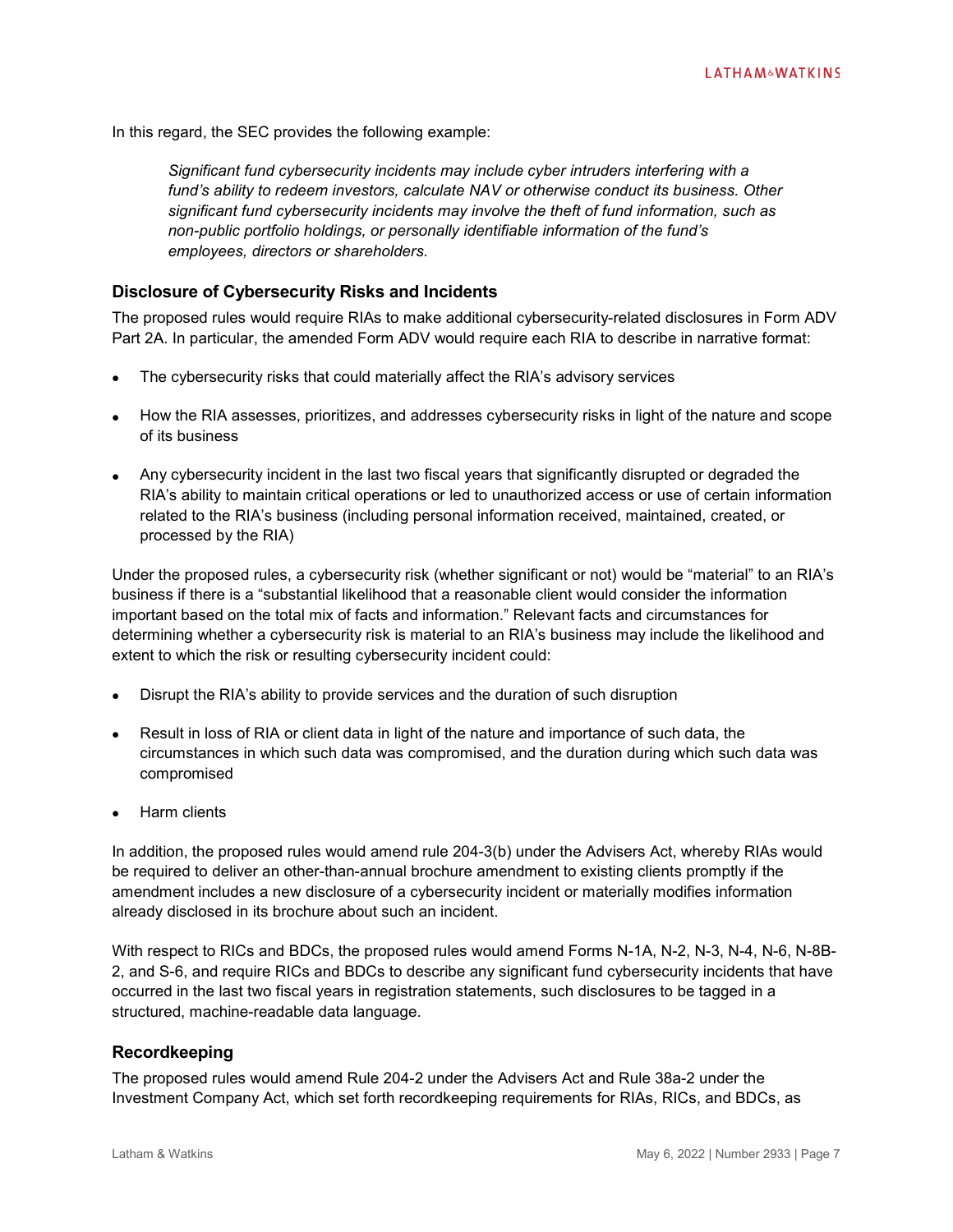applicable. Under the amended rules, RIAs would be required to maintain records related to cybersecurity incidents and risk management, including without limitation:

- A copy of the Cybersecurity Policies currently in effect, or that were in effect at any time within the past five years
- A copy of each Annual Cyber Report completed in the previous five years
- A copy of any Form ADV-C filed in the previous five years
- Records documenting each cybersecurity incident (including without limitation those relating to the response to and recovery from each such incident) that has occurred in the previous five years
- Records documenting each cybersecurity risk assessment carried out by the RIA in the previous five years

The amendments to Rule 38a-2 under the Investment Company Act impose similar recordkeeping requirements on RICs and BDCs.

#### **Takeaways**

The issue of how to address cybersecurity risks is not a new one and many RIAs and other advisers, as well as the Funds they advise, have already implemented cybersecurity and related policies and procedures of varying degrees of robustness. Consequently, the proposed requirements concerning the adoption and implementation of Cybersecurity Policies and procedures may in many ways formalize the steps previously taken to mitigate cybersecurity risks by RIAs and Funds. However, if implemented, the proposed rules could significantly increase the reporting and recordkeeping burden of RIAs and Funds with respect to cybersecurity risks and incidents.

SEC registrants should revisit their enterprise information security programs, disclosure practices, and incident response plans. In particular, SEC registrants should:

- Undertake a review and risk assessment of the current and desired cybersecurity controls (e.g., access controls, monitoring and detection, credentials and password management) to identify areas that require updating to better align with the proposed requirements
- Plan and document a process to enable periodic (e.g., annual) review and reporting to senior leadership (e.g., a fund's board of directors) and sound recordkeeping, including in relation to cybersecurity incidents (which may require thoughtful approaches to addressing the presence of potential attorney-client privileged information)
- Ensure that critical service providers (including those that receive, maintain, or process fund or adviser information) are identified and governed by sound third-party cybersecurity management (e.g., diligence, contracting, monitoring) protocols.
- Implement protocols into incident response plans to incorporate tight-timing (e.g., 48 hour) deadlines for rendering internal analyses and conclusions on whether detected incidents are "significant" and therefore subject to Form ADV-C requirements.